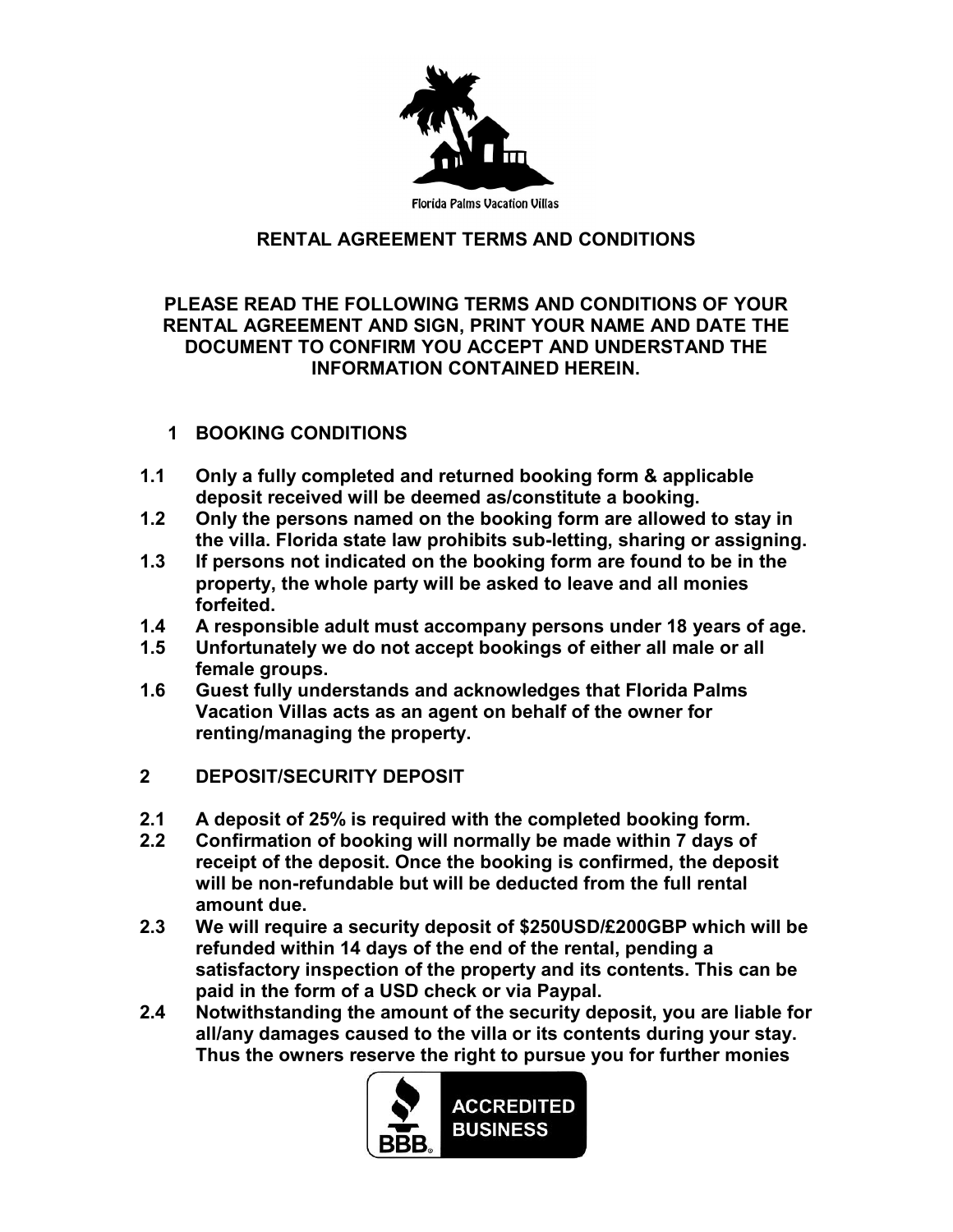

**to cover malicious or avoidable damage over and above the amount of the security deposit.**

- **3 AT TIME OF CONFIRMATION**
- **3.1 The balance is payable a minimum of 30 days prior to the date of arrival.**
- **3.2 The security deposit is due with the final balance.**
- **3.3 Bookings made within 12 weeks of arrival are payable IN FULL at the time of booking.**
- **3.4 Full details including directions and villa entry information will be sent to you only after the full amount payable has been received.**
- **4 CANCELLATION/INSURANCE**
- **4.1 We strongly recommend that you take out holiday insurance to cover unforeseen circumstances, which may necessitate cancellation of your holiday including accident, sickness and damage.**
- **4.2 The client may cancel the booking at any time after it has been confirmed. Cancellation must be in writing and the following charges will apply:**
- **4.2.1 We reserve the right to cancel your booking if payment has not been received in accordance with the details set out above.**
- **4.2.2 Between four and eight weeks prior to arrival 50% of the total cost will be forfeited.**
- **4.2.3 Less than 28 days prior to arrival, 100% of the total cost will be forfeited.**

#### **5 AMENDMENTS**

- **5.1 Any alteration(s) to the confirmed booking are to be made to bookings@floridapalmsvillas.com**
- **6 ARRIVAL/DEPARTURE**
- **6.1 Rental commences at 4pm on the day of arrival and ceases at 10am on the day of departure. FAILURE TO VACATE THE PROPERTY BY DEPARTURE TIME WILL RESULT IN A \$50 CHARGE.**

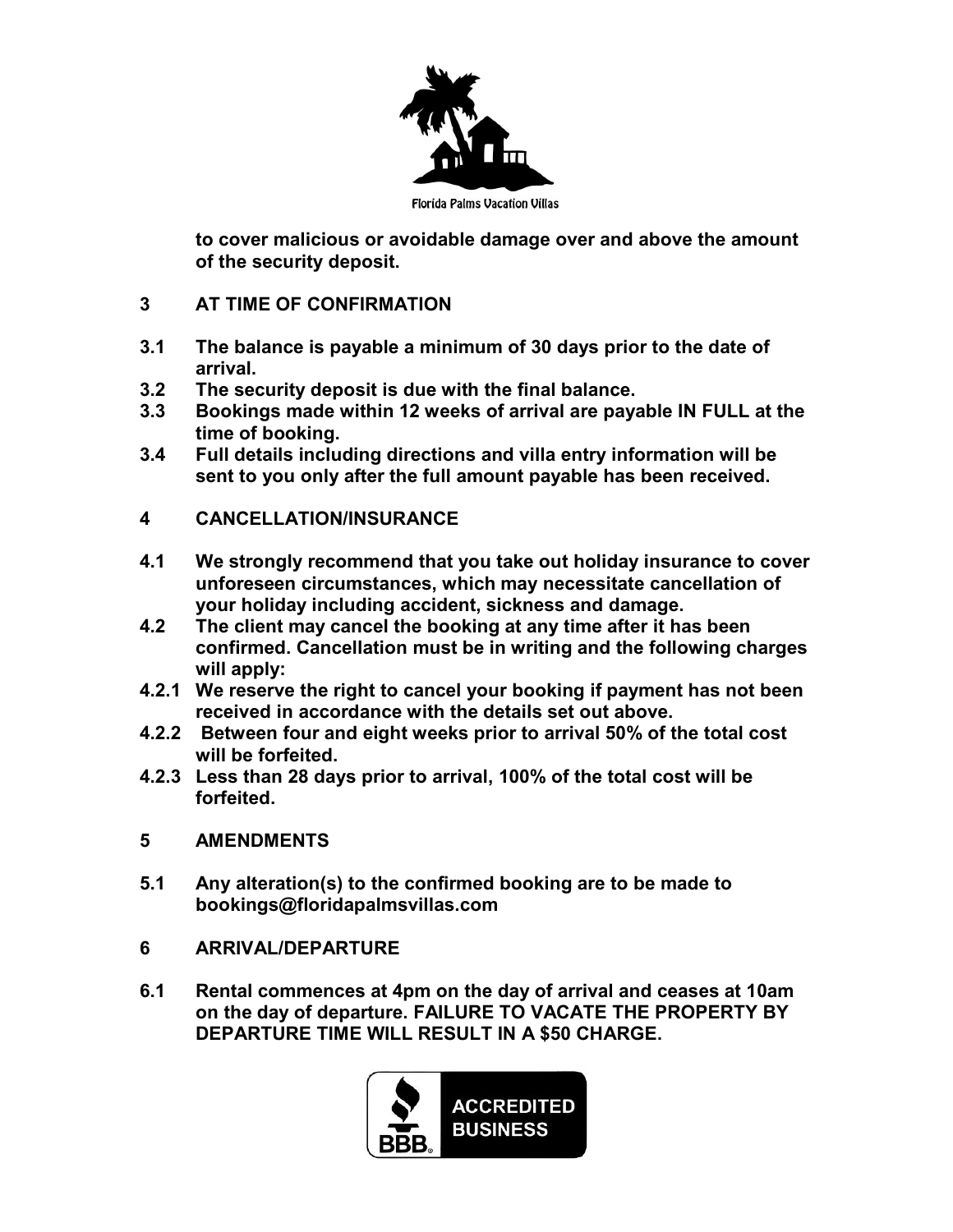

- **6.2 The property will be cleaned prior to your arrival and again on your departure.**
- **6.3 Guest acknowledges and understands that the home is to be left in comparable condition as to how it was found and agree that all trash will be picked up and bagged prior to departure. Failure to do so, will result in an additional cleaning fee being charged to the guest.**
- **6.4 All rentals are inclusive of water and electricity use.**
- **6.5 A telephone is available for your use with all local calls being free of charge.**

# **7 FORCE MAJEURE**

- **7.1 The owners or owner's agent cannot accept or be held responsible for or be liable in respect of loss, damage or change caused by force majeure (e.g. strikes, floods, closure of airport, weather conditions or other events beyond our control)**
- **7.2 In the unlikely event of an issue/complaint arising during your stay, please contact the Management Company. If you still feel the problem is unresolved then please contact the owner directly.**
- **7.3 Unforseeable circumstances may arise which make it either impossible or impractical for Florida Palms to provide the accommodation originally booked. In such circumstances, Florida Palms reserves the right to transfer the guest to a property of comparable value, determined at Florida Palms' sole discretion, whose determination is final. In the event that alternate accommodation is not available/practical Florida Palms reserves the right to cancel the booking in full and shall return 100% of the payments received by Guest**.
- **8 LIABILITY**
- **8.1 The owners, or owner's agents do not accept any liability whatsoever for death, personal injury accidents, loss or damage to persons or personal effects however caused.**
- **8.2 Please bear in mind that your villa is situated on a development, which consists of both residential, and vacation homes. Therefore, the owners or owner's agents cannot be held responsible for any**

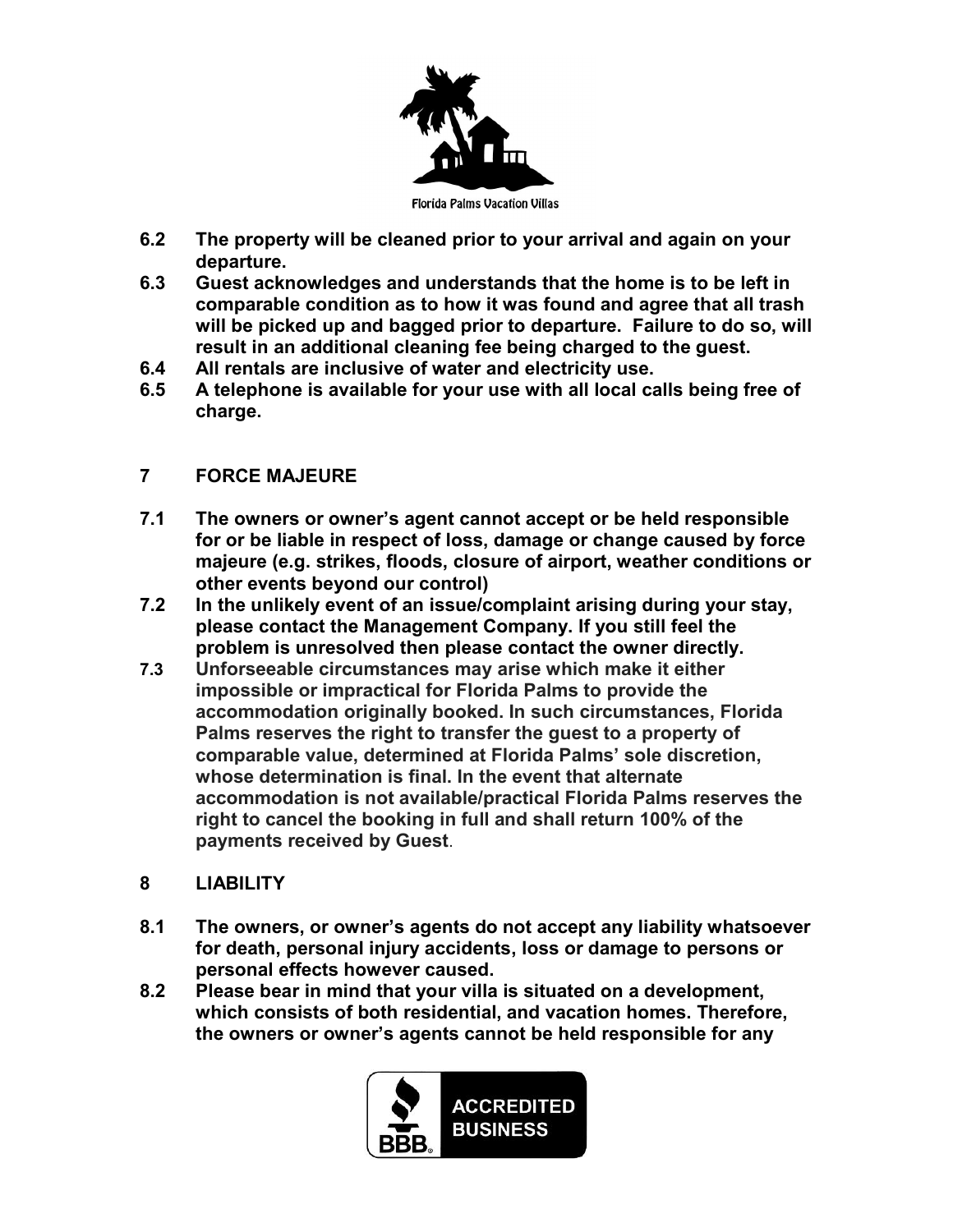

**ongoing construction, alterations to existing housing or any noise as a result thereof on or around the housing development.**

- **9 POOL**
- **9.1 If pool heating is required, this must be requested at the time of booking. There is an additional charge and this must be paid for within the final balance. In the event pool heating is requested and paid for, the owners cannot guarantee the temperature of the pool as this will vary according to a number of factors, the main one being the prevailing weather conditions.**
- **9.2 In the event of a pool heater breakdown, or circumstances beyond our control, we (or our representatives) will do our/their utmost to rectify the problem as soon as possible. In such an event our liability will be limited to refunding the pool heat payment to the guest for the number of days the heater was out of action – no other compensation will be paid.**
- **9.3 Swimming pools are dangerous. CHILDREN SHOULD NOT BE ALLOWED TO USE THE POOL UNDER ANY CIRCUMSTANCES WITHOUT ADULT SUPERVISION.**

# **10 INVENTORY ITEMS**

- **10.1 No inventory items must be removed from the property. This includes linens and towels.**
- **10.2 Guests should check the property and report any damage to the Management Company within 24hrs of their arrival.**
- **10.3 Any breakages or damages must be reported to the Management Company immediately.**
- **10.4 Please note that wash cloths are not provided for guest use. However, linens, hand towels and bath towels are.**
- **10.5 Guests should note that where applicable, if an outdoor grill has been provided with no additional charge, guests are responsible for re-filled the gas tank should it run out during their stay.**
- **10.6 Guests agree and acknowledge that failure to leave the grill in a clean state on departure will result in a \$75.00 being levied against their security deposit.**